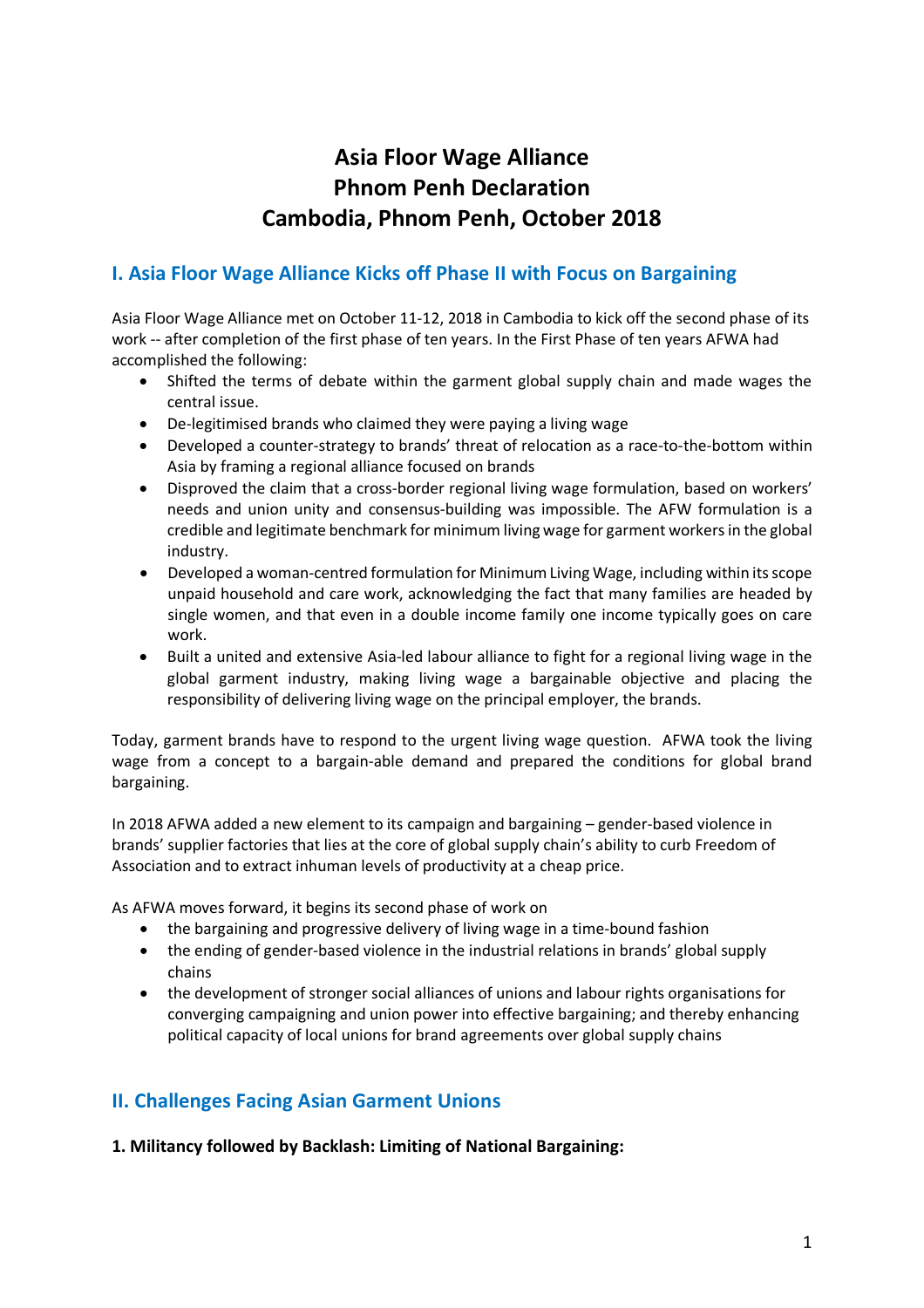In producing countries in Asia, democratic breakthrough opened up militant union struggles to raise minimum wages such as in Cambodia and Indonesia. Now we are witnessing a phase of backlash against militant unionism with excessive suppression of union leaders, restrictions on democratic unions and undermining of statutory minimum wages at national levels, particularly in export sectors such as the garment industry.

In Indonesia, the government has undermined the minimum wage gains of unions in the garment sector by introducing a special "Sectoral Minimum Wage" for the garment sector which is lower than the minimum wage (which is supposed to apply to all sectors). Further, Indonesian government used to conduct annual survey of a menu of physical needs which would help negotiate and determine minimum wage. Now the government has restricted the needs survey to every 5 years, using only factors of inflation and economic growth rate for annual revision of minimum wage.

In South India in Tirupur, Tamil Nadu central trade unions through tripartite agreements in garment have raised minimum wages by 52% since 1990. Recently, the industry and Government, under the pretext of reclassifying the garment industry into "hosiery manufacturing" has lowered the wages of the garment workers as the minimum wage has risen slower under the hosiery sector notification than under the garment sector. At a national level in India, there is governmental and judicial approval for the use of "trainees" who are paid less than the minimum wages and for the use of fixed term contractual workers who are deprived of social security benefits and security of employment. Similar "backdoor" efforts are underway in Sri Lanka. In 2016, the Parliament passed legislation by which national minimum wage was raised for garment workers. However, in 2018, the government notified a "garment sector" wage, supposedly for "trainees," which is less than the nationally legislated minimum wage opening the door for employer abuse through mis-classification of workers.

In Cambodia there is alarming repression of labour activists. In 2016, the Government introduced the Law on Trade Unions, which granted the exclusive right to enter into collective bargaining or collective dispute resolution to the union with most representative status (MRS), though not necessarily based on workers mandate. This status was easily conferred to pro-government and pro-management unions who receive company and government support. Independent union registration documents are routinely rejected for minor mistakes.

#### **2. Importance of Brands Respecting a Uniform Wage Nationally**

There is an emerging trend that even within a country, the industry is trying to re-locate internally to regions with lower minimum wages. Therefore it is important to ensure that brands respect the highest minimum wage for garment workers nationally so as to counter this national level race to the bottom.

In the last three decades Sri Lanka's Civil War has destroyed people's lives in Northern and Eastern Provinces of Sri Lanka. Now the garment industry is expanding to the Northern province to exploit workers who are even more desperate, coming out of a civil war. In Indonesia, there is a growing trend for the textile industry to move the production factories from West Java province to other regions, particularly Central Java province where minimum wages are lower compared to Jakarta, Bogor, Depok Karawang, Bekasi and Tangerang. In India, industry is setting up factories in poorer states with low wages where the state government is providing significant subsidies. Or industry is bringing in more vulnerable workers from surrounding rural areas by daily transportation.

This makes clear the importance of ensuring a uniform national minimum wage, approved by unions, that garment brands respect and that applies to garment workers in a given country.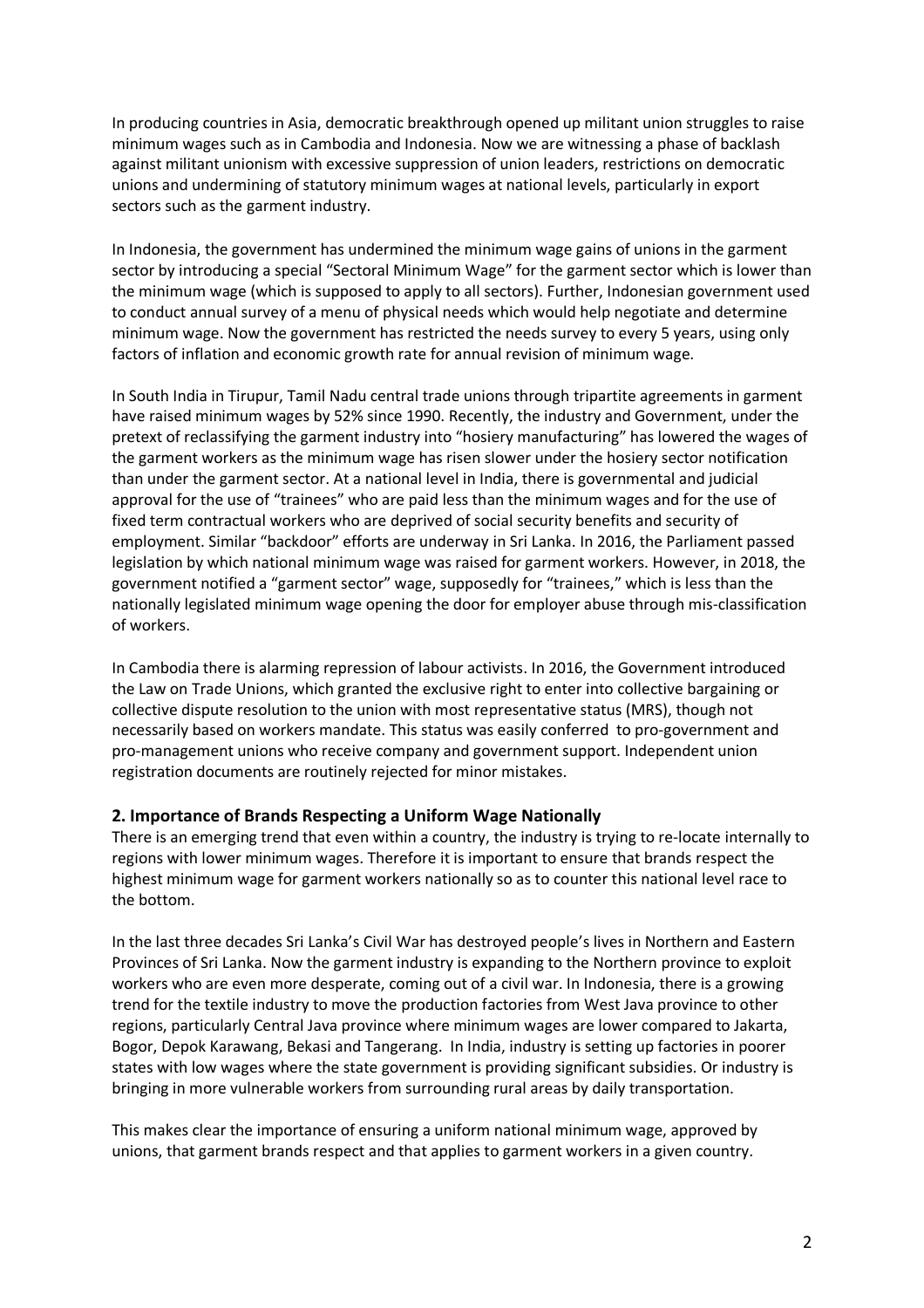#### **3. New Business Trends**

After 2008, there has been a shift of garment industry in Asia, from China to other low-wage Asian countries. Taiwanese, Korean and Hong Kong capital are aggressively influencing business climate and wage policies.

In the garment industry Asian big capital is largely playing the role of Asian multi-national subcontractors to global brands. Their dominance is still at the level of supplier economics. Their goal is to leverage profits and gains through serving global capital.

We witness an increasingly virulent repression as Asian big capital influences Asian governments to create increasingly repressive labour regimes. Asian big capital is also encouraging breaking down of national frameworks / national unions struggles by increasing fragmentation within each country – for example, by pushing for sectoral and sub-national wages.

We are also witnessing brands' attempts to escape from national frameworks such as Indonesia's Freedom of Association Protocol either by not expanding it or by allowing short term contracts in their supply chains to subvert it.

#### **4. Calibrating Wage Bargaining in Garment**

In this environment, it is even more imperative to build up a global alliance to counter attempts by Asian big capital and Global capital to undermine frameworks and legislation that have protected workers nationally.

The increasingly repressive governments and aggressive suppliers currently faced by garment unions in Asia cannot be sufficiently broken through by only national sectoral level bargaining. Our strategy has to be two-fold:

1) Push minimum wage up nationally and at the same time

2) Pull up wage to living wage in export sectors globally where brands have more paying capacity.

We have to complement national bargaining by bringing brands into the framework of global bargaining, coordinated union actions along global production networks of brands, and add power through global campaigns.

Low-wage sectors such as garment have dominant influence in determining wage standards in each country. It is very important that we focus on low-wage sectors such as garment as these sectors influence wages in general for all workers. This is an important historical juncture for AFWA as the fight for garment workers' human rights impact the human rights of labour in general.

## **III. Gender-Based Violence in Industrial Relations in Global Supply Chains**

One of AFWA's central tenets has been to build women workers and women leaders' power in the global garment supply chain. All of AFWA's work – such as its formulation of living wage, its core principles, people's tribunals – have always placed women workers at the centre.

In May/June 2018, Asia Floor Wage Alliance published Gender-Based Violence at the Workplace research reports for the International Labour Conference (ILC) in Geneva. The AFWA GBV reports investigated and exposed wide-spread gender-based violence in the supply chains of Gap, H&M and Walmart. The reports received global media attention and exposed brand complicity in allowing and tolerating GBV.